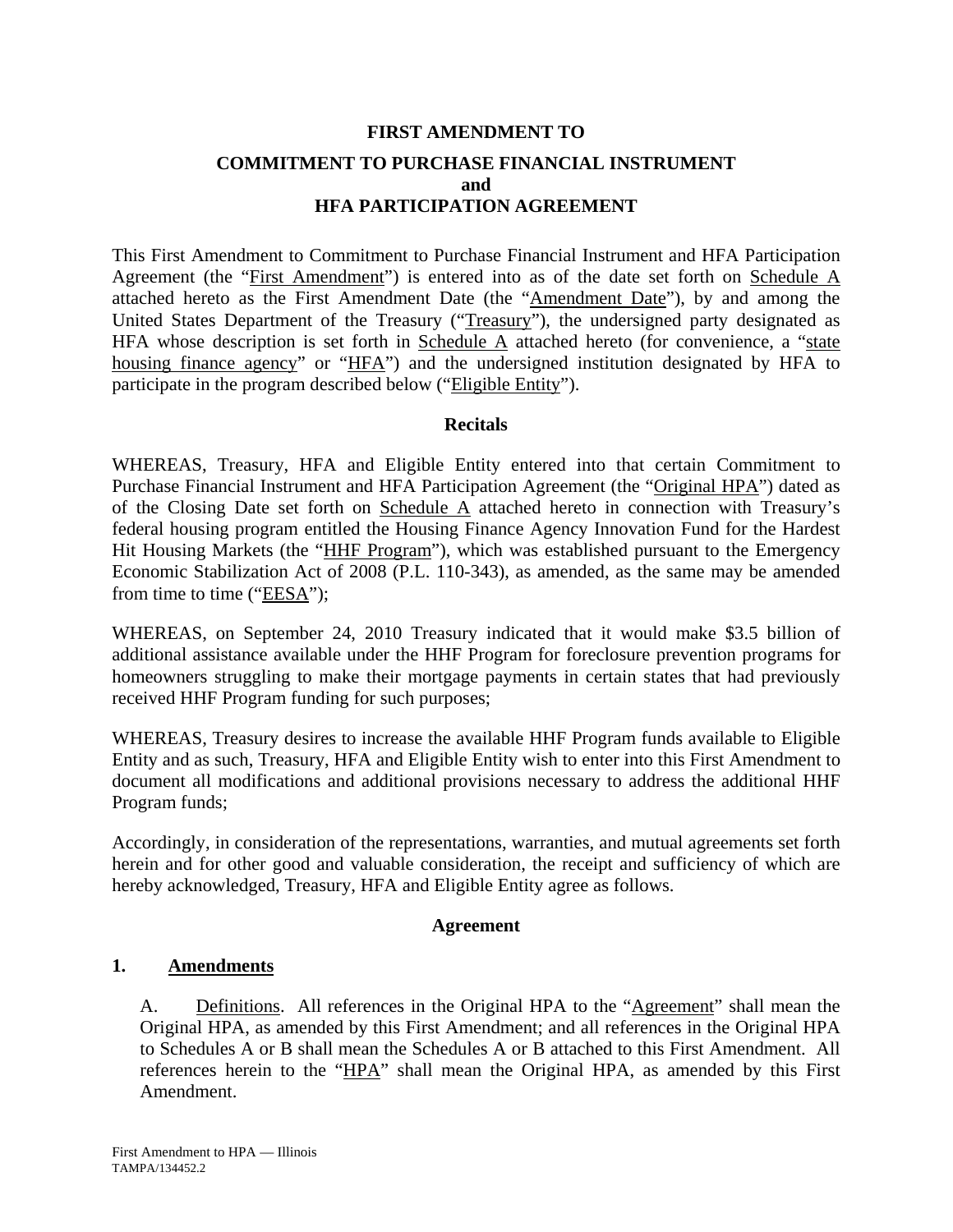B. Schedule A. Schedule A attached to the Original HPA is hereby deleted in its entirety and replaced with Schedule A attached to this First Amendment.

C. Schedule B. Schedule B attached to the Original HPA is hereby deleted in its entirety and replaced with **Schedule B** attached to this First Amendment.

## **2. Representations, Warranties and Covenants**

A. HFA and Eligible Entity. HFA and Eligible Entity, each for itself, make the following representations, warranties and covenants to Treasury and the truth and accuracy of such representations and warranties and compliance with and performance of such covenants are continuing obligations of HFA and Eligible Entity, each as to itself. In the event that any of the representations or warranties made herein cease to be true and correct or HFA or Eligible Entity breaches any of its covenants made herein, HFA or Eligible Entity, as the case may be, agrees to notify Treasury immediately and the same shall constitute an Event of Default under the HPA.

(1) HFA and Eligible Entity each hereby certifies, represents and warrants as of the date hereof that each of the representations and warranties of HFA or Eligible Entity, as applicable, contained in the HPA are true, correct, accurate and complete in all material respects as of the date hereof. All covenants of HFA or Eligible Entity, as applicable, contained in the HPA shall remain in full force and effect and neither HFA, nor Eligible Entity is in breach of any such covenant.

(2) Eligible Entity has the full corporate power and authority to enter into, execute, and deliver this First Amendment and any other closing documentation delivered to Treasury in connection with this First Amendment, and to perform its obligations hereunder and thereunder.

(3) HFA has the full legal power and authority to enter into, execute, and deliver this First Amendment and any other closing documentation delivered to Treasury in connection with this First Amendment, and to perform its obligations hereunder and thereunder.

## **3. Administrative Expenses**

Notwithstanding anything to the contrary contained in the Original HPA as amended by this First Amendment, HFA and Eligible Entity may from time to time submit adjusted budgets to Treasury requesting approval to re-allocate HHF Funds to pay actual program expenses as set forth on a proposed Schedule C. In the event that Treasury shall approve an adjusted budget, in Treasury's sole discretion, the parties shall enter into an amendment to the HPA to modify Schedules A, B and C as necessary.

### **4. Miscellaneous**

A. The recitals set forth at the beginning of this First Amendment are true and accurate and are incorporated herein by this reference.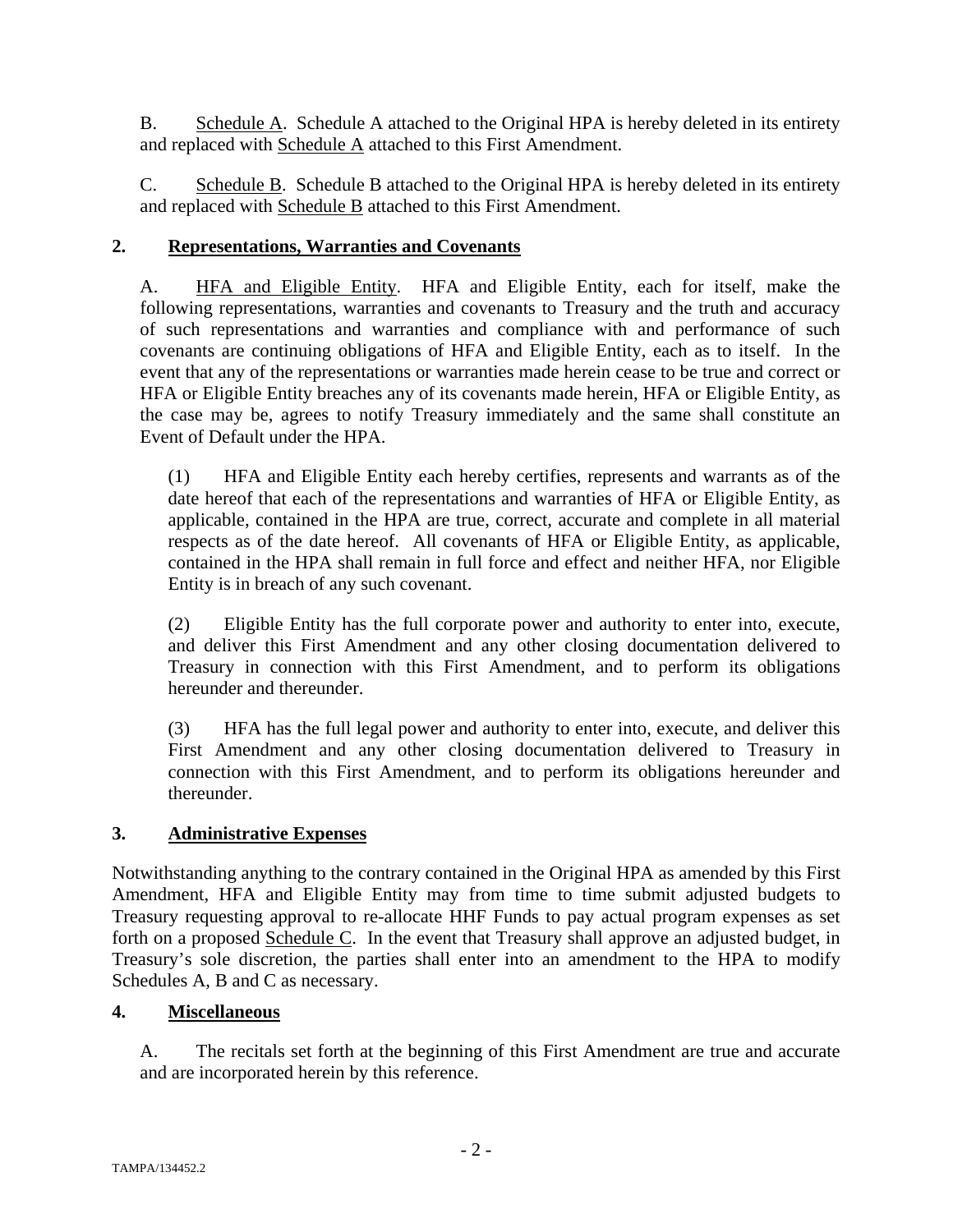B. Capitalized terms used but not defined herein shall have the meanings ascribed to them in the HPA.

C. Any provision of the HPA that is determined to be prohibited or unenforceable in any jurisdiction shall, as to such jurisdiction, be ineffective to the extent of such prohibition or unenforceability without invalidating the remaining provisions of the HPA, and no such prohibition or unenforceability in any jurisdiction shall invalidate such provision in any other jurisdiction.

D. This First Amendment may be executed in two or more counterparts (and by different parties on separate counterparts), each of which shall be deemed an original, but all of which together shall constitute one and the same instrument. Facsimile or electronic copies of this First Amendment shall be treated as originals for all purposes.

## [SIGNATURE PAGE FOLLOWS; REMAINDER OF PAGE INTENTIONALLY LEFT BLANK]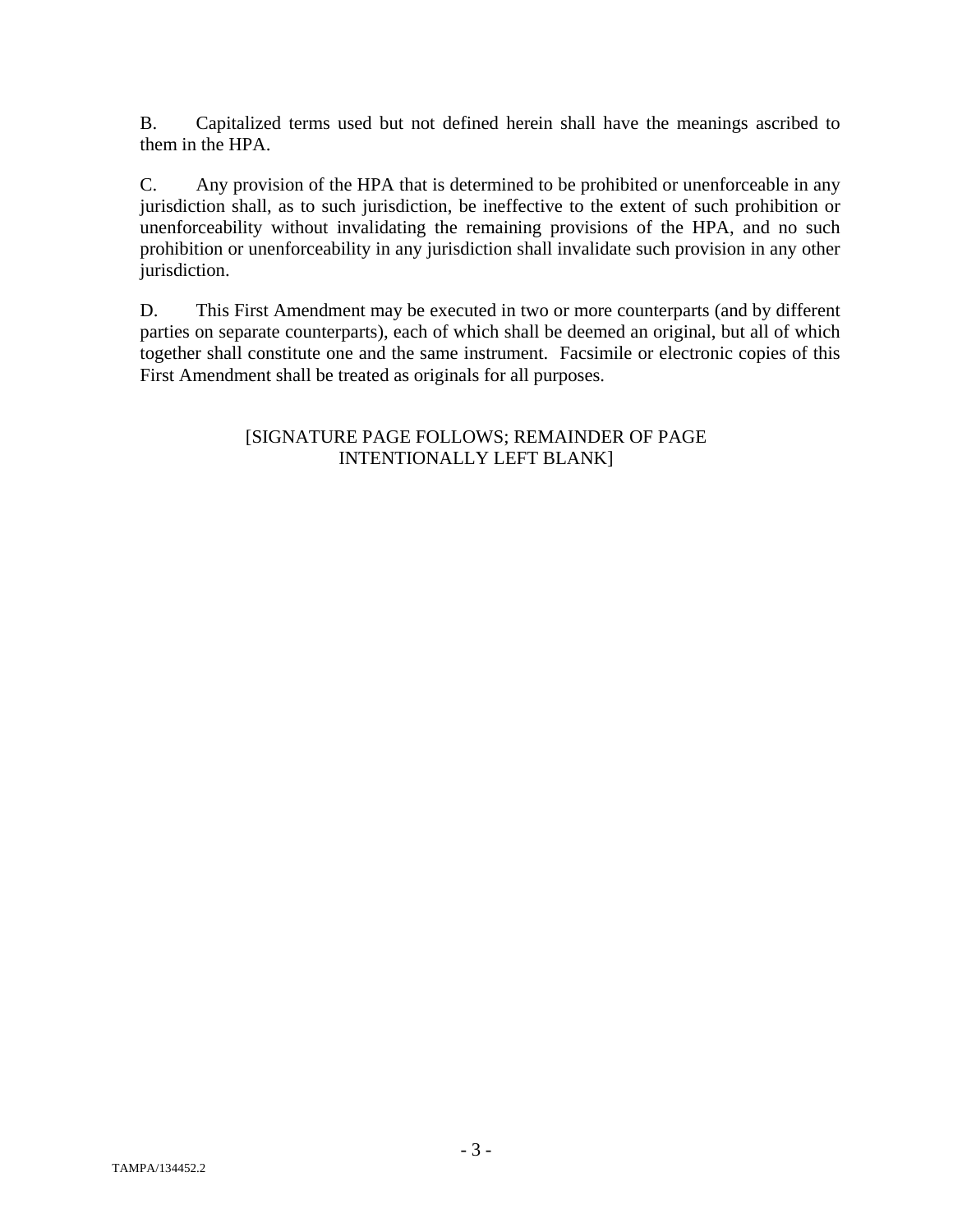**In Witness Whereof**, HFA, Eligible Entity and Treasury by their duly authorized officials hereby execute and deliver this First Amendment to Commitment to Purchase Financial Instrument and HFA Participation Agreement as of the Amendment Date.

### **HFA**: **TREASURY**:

ILLINOIS HOUSING DEVELOPMENT **AUTHORITY** 

UNITED STATES DEPARTMENT OF THE **TREASURY** 

By: <u>/s/ Phil Culpepper</u> By: Name: Phil Culpepper Name: Herbert M. Allison, Jr. Title: Deputy Executive Director Title: Assistant Secretary for

Financial Stability

### **ELIGIBLE ENTITY**:

ILLINOIS HOUSING DEVELOPMENT **AUTHORITY** 

By: <u>/s/ Phil Culpepper</u> *S*/ Phil Culpepper<br>Name: Phil Culpepper Title: Deputy Executive Director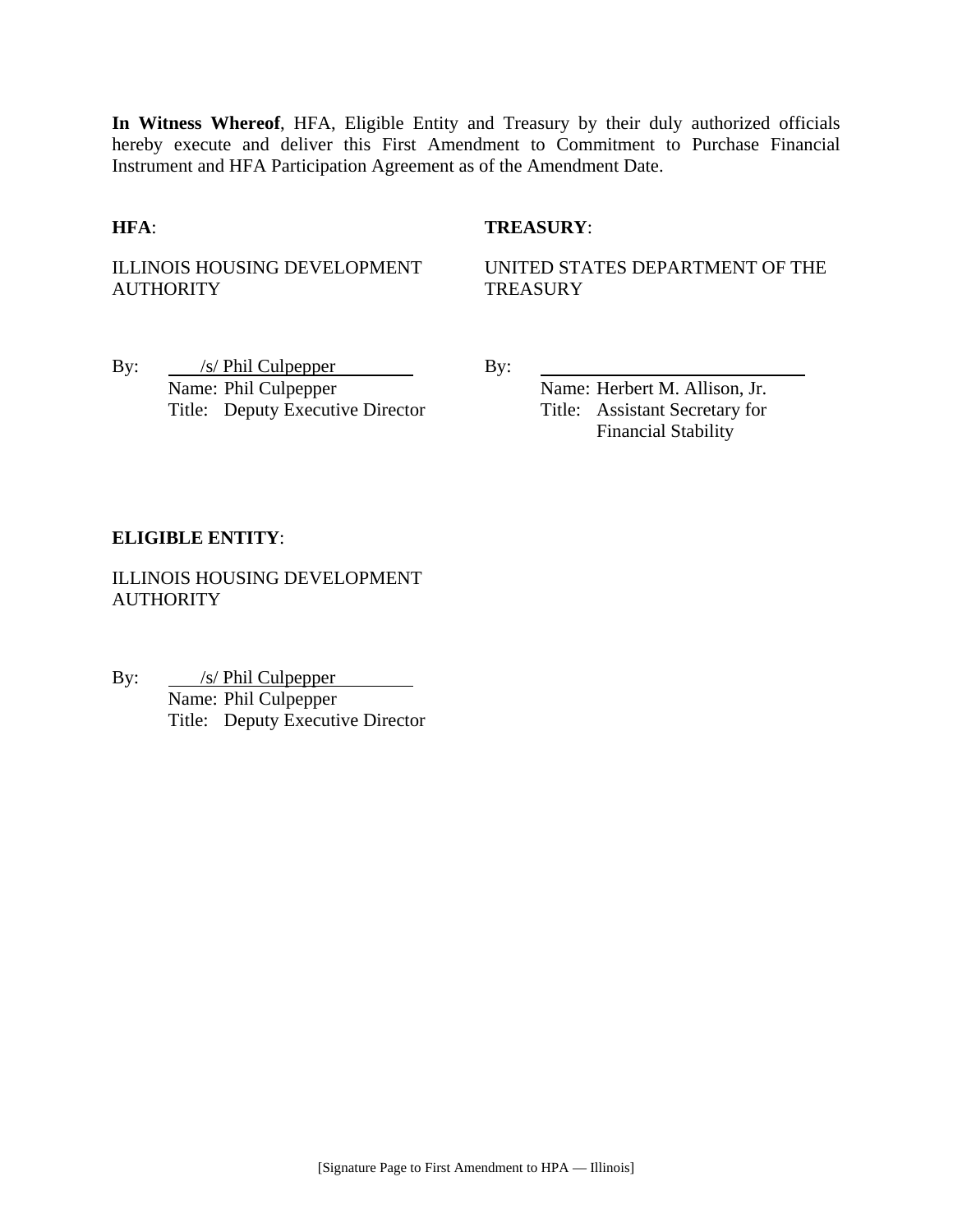In Witness Whereof, HFA, Eligible Entity and Treasury by their duly authorized officials hereby execute and deliver this First Amendment to Commitment to Purchase Financial Instrument and HFA Participation Agreement as of the Amendment Date.

HFA:

#### **TREASURY:**

**TREASURY** 

**ILLINOIS HOUSING DEVELOPMENT AUTHORITY** 

By:

UNITED STATES DEPARTMENT OF THE

By:

Name: Title:

Name: Herbert M. Allison, Jr. Title: Assistant Secretary for **Financial Stability** 

#### **ELIGIBLE ENTITY:**

**ILLINOIS HOUSING DEVELOPMENT AUTHORITY** 

By:

Name: Title: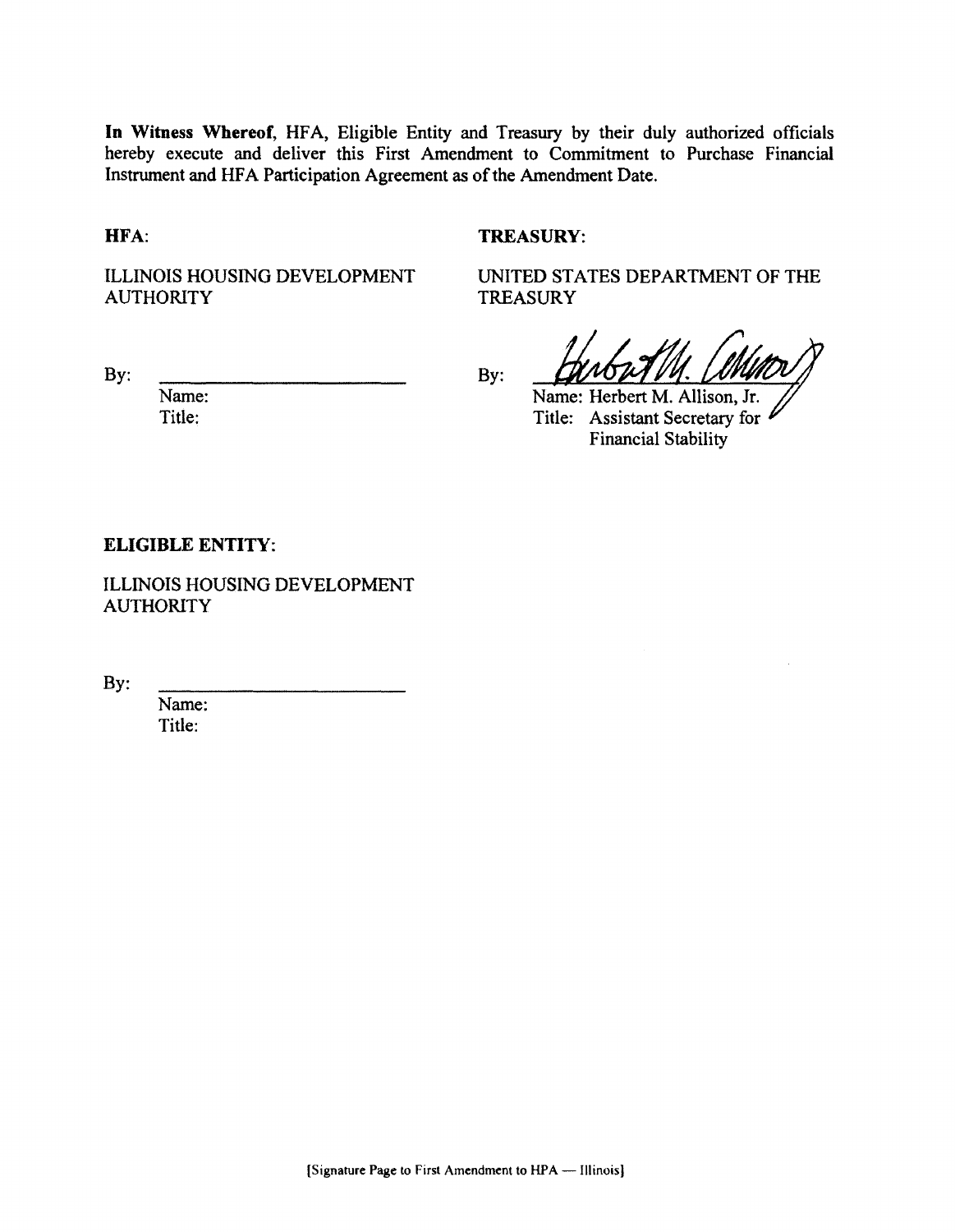# **EXHIBITS AND SCHEDULES**

Schedule A Basic Information

Schedule B Service Schedules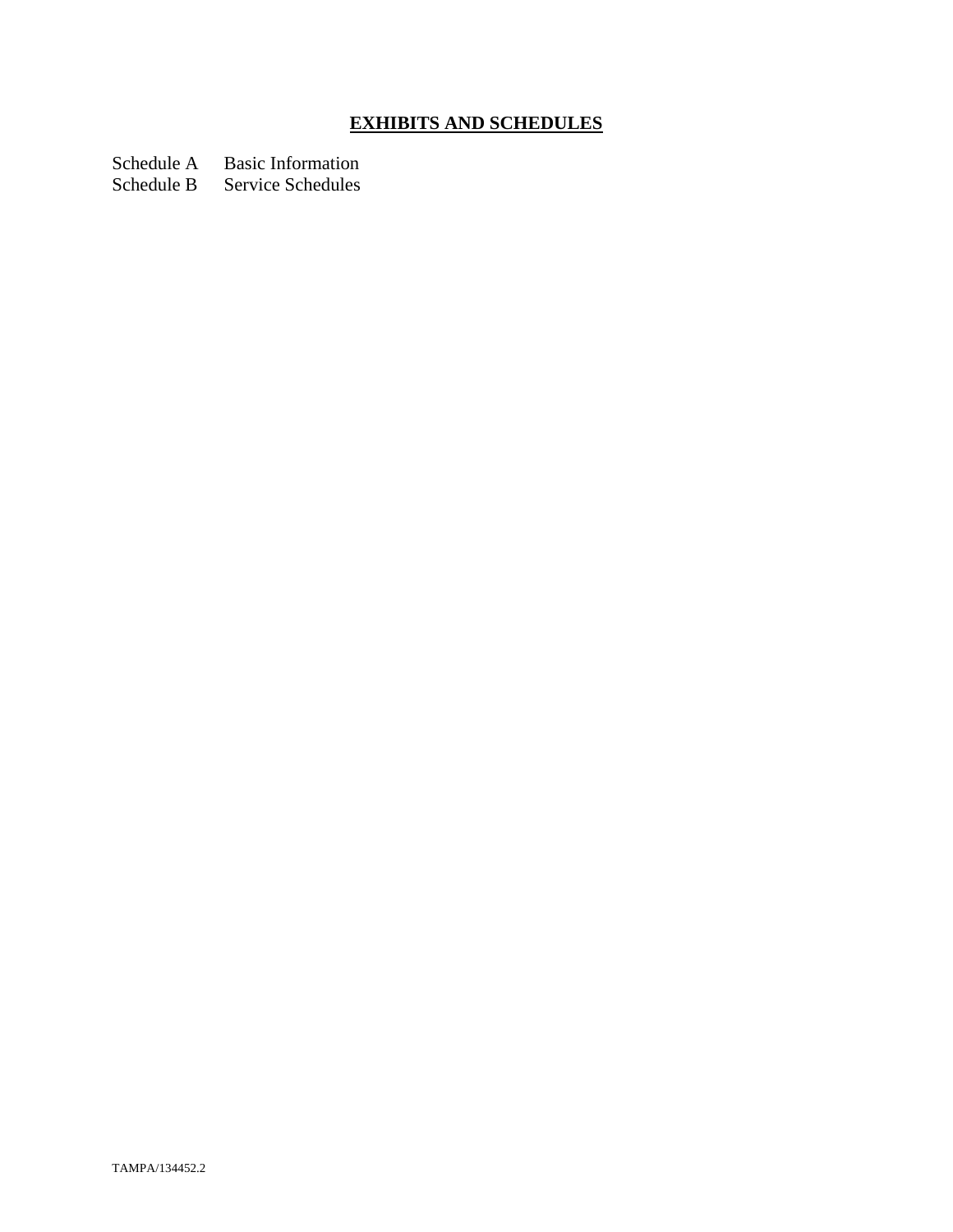## **SCHEDULE A**

#### **BASIC INFORMATION**

Eligible Entity Information:

Name of the Eligible Entity: Illinois Housing Development Authority<sup>1</sup>

Corporate or other organizational form: a body politic and corporate under the laws of the State of Illinois, pursuant to the Illinois Housing Development Act, 20 ILCS 3805/1 et seq., as amended.

Jurisdiction of organization: Illinois

Notice Information:

HFA Information:

 $\overline{a}$ 

Name of HFA: Illinois Housing Development Authority<sup>1</sup>

Organizational form: a body politic and corporate under the laws of the State of Illinois, pursuant to the Illinois Housing Development Act, 20 ILCS 3805/1 et seq., as amended.

<sup>&</sup>lt;sup>1</sup> References in the Agreement to the term "HFA" shall mean the Illinois Housing Development Authority ("IHDA") in its capacity as an HFA as such term is used in the Agreement; references in the Agreement to the term "Eligible Entity" shall mean IHDA, in its capacity as Eligible Entity as such term is used in the Agreement.

Notwithstanding anything to the contrary in the Agreement, (A) for purposes of Section 4(G) thereof, (i) annual audited financial statements shall be due no later than one hundred eighty (180) days after the end of IHDA's fiscal year, and (ii) quarterly financial statements shall be due no later than forty-five (45) days after the end of each quarter commencing with the first full quarter ending after the Effective Date; provided that for any quarter IHDA does not prepare unaudited financial statements for its internal use, or to be sent to a third party, such quarterly unaudited financial statement shall not be required and instead IHDA shall provide to Treasury, no later than fortyfive (45) days after the end of each quarter commencing with the first full quarter ending after the Effective Date, summary expenses by category [e.g., in-take partners, IHDA specific expenses (e.g. salaries)], and last business day of the quarter's Depository Account bank statement, which information will allow Treasury to review and confirm the funds used for the Services and Permitted Expenses; (B) for purposes of Section 7 thereof, the powers and authority of IHDA shall be governed by and construed in accordance with the laws of the State of Illinois.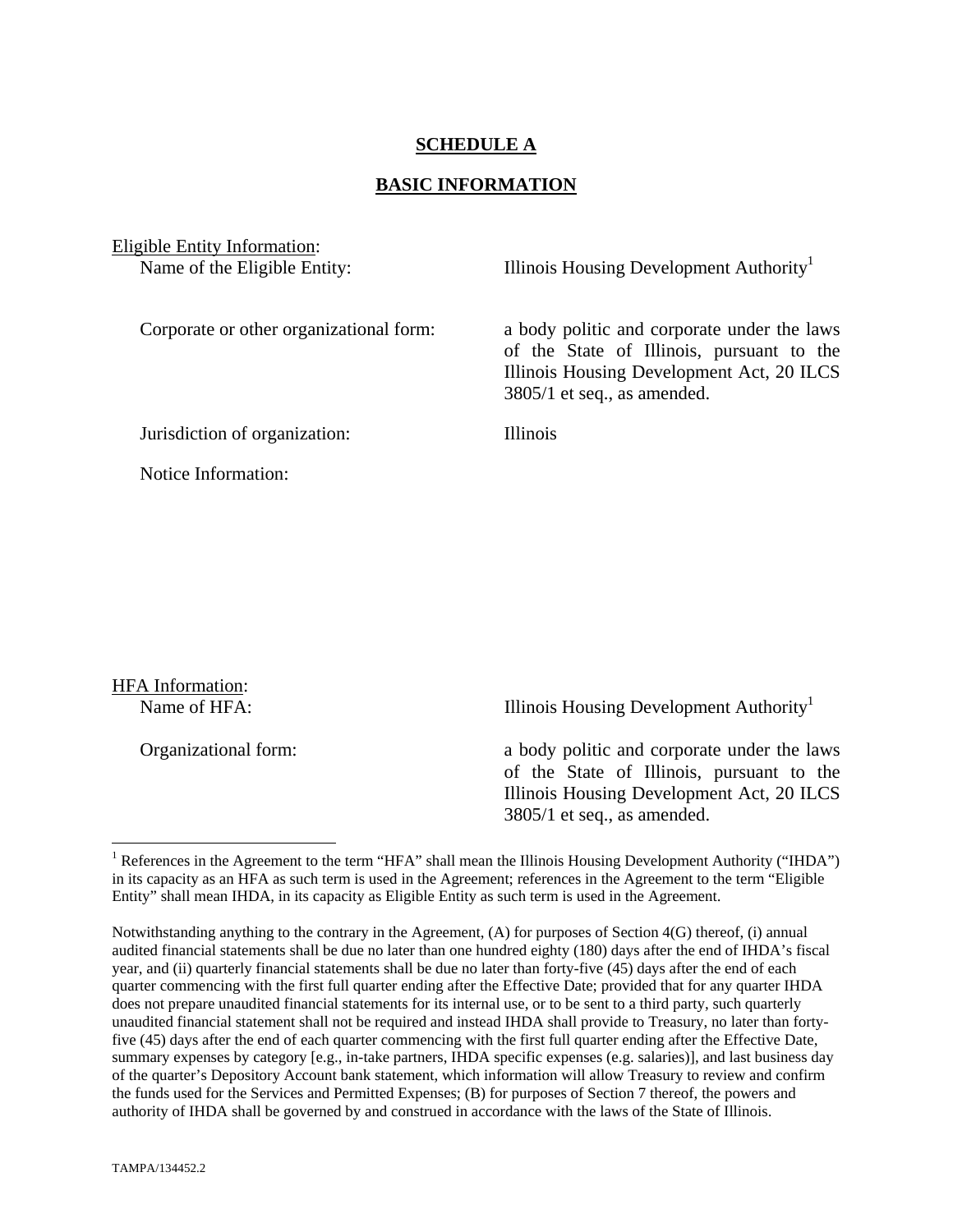| Date of Application: |
|----------------------|
|----------------------|

September 1, 2010

Notice Information:

| Program Participation Cap:                                                   | \$445,603,557.00                                                                                                                                          |
|------------------------------------------------------------------------------|-----------------------------------------------------------------------------------------------------------------------------------------------------------|
| Portion of Program Participation Cap<br>Representing Unemployment HHF Funds: | \$166,352,726.00                                                                                                                                          |
| Permitted Expenses:                                                          | \$26,771,960.00                                                                                                                                           |
| <b>Closing Date:</b>                                                         | September 23, 2010                                                                                                                                        |
| <b>First Amendment Date:</b>                                                 | September 29, 2010                                                                                                                                        |
| Eligible Entity Depository Account Information:                              | See account information set forth in the<br>Depository Account Control Agreement<br>between Treasury and Eligible<br>Entity<br>regarding the HHF Program. |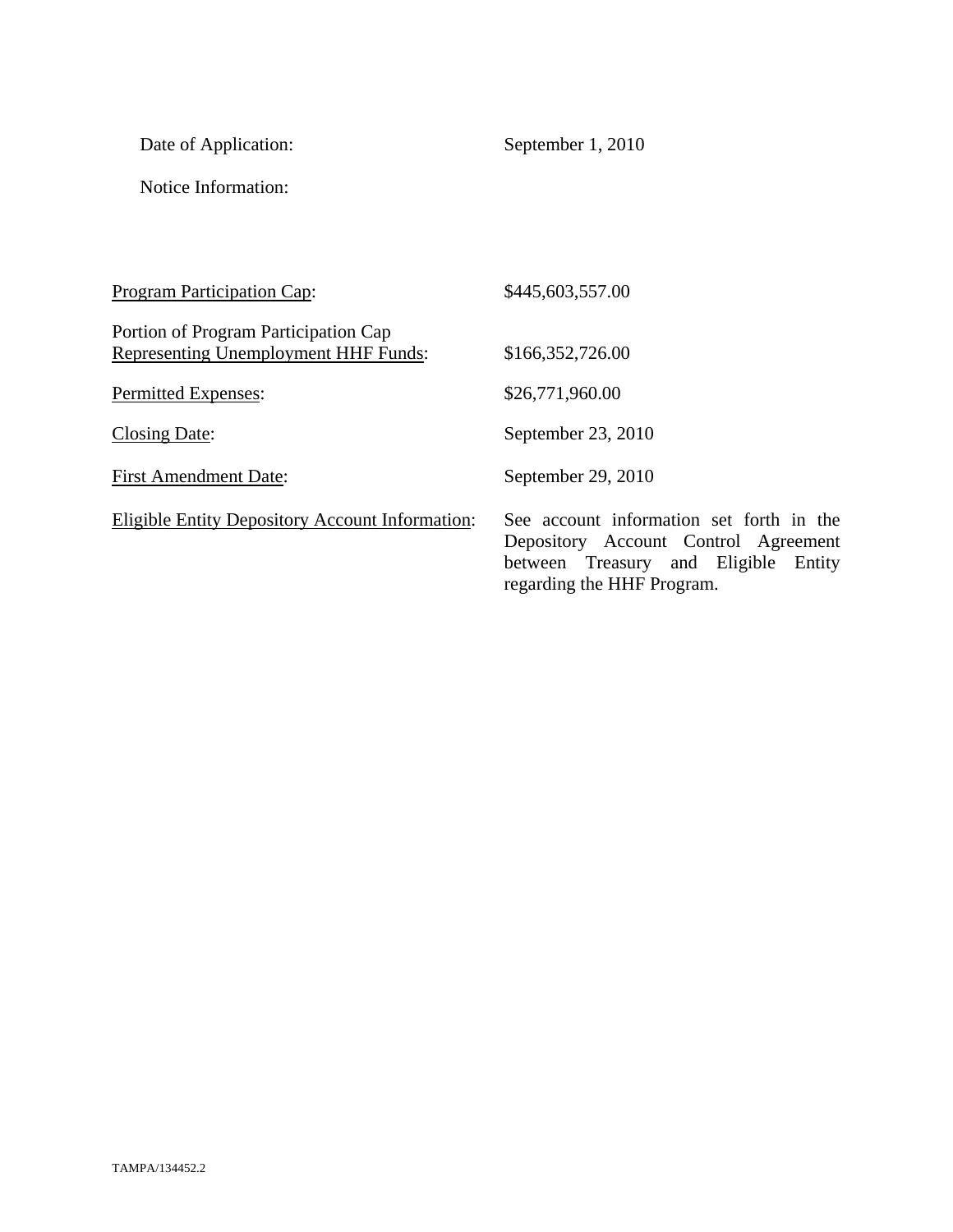#### **SCHEDULE B**

## **SERVICE SCHEDULES**

The Service Schedules attached as Schedule B to the Original HPA are hereby deleted in their entirety and replaced with the attached Service Schedules (numbered sequentially as Service Schedule B-1, Service Schedule B-2, et. seq.), which collectively comprise Schedule B to the HPA.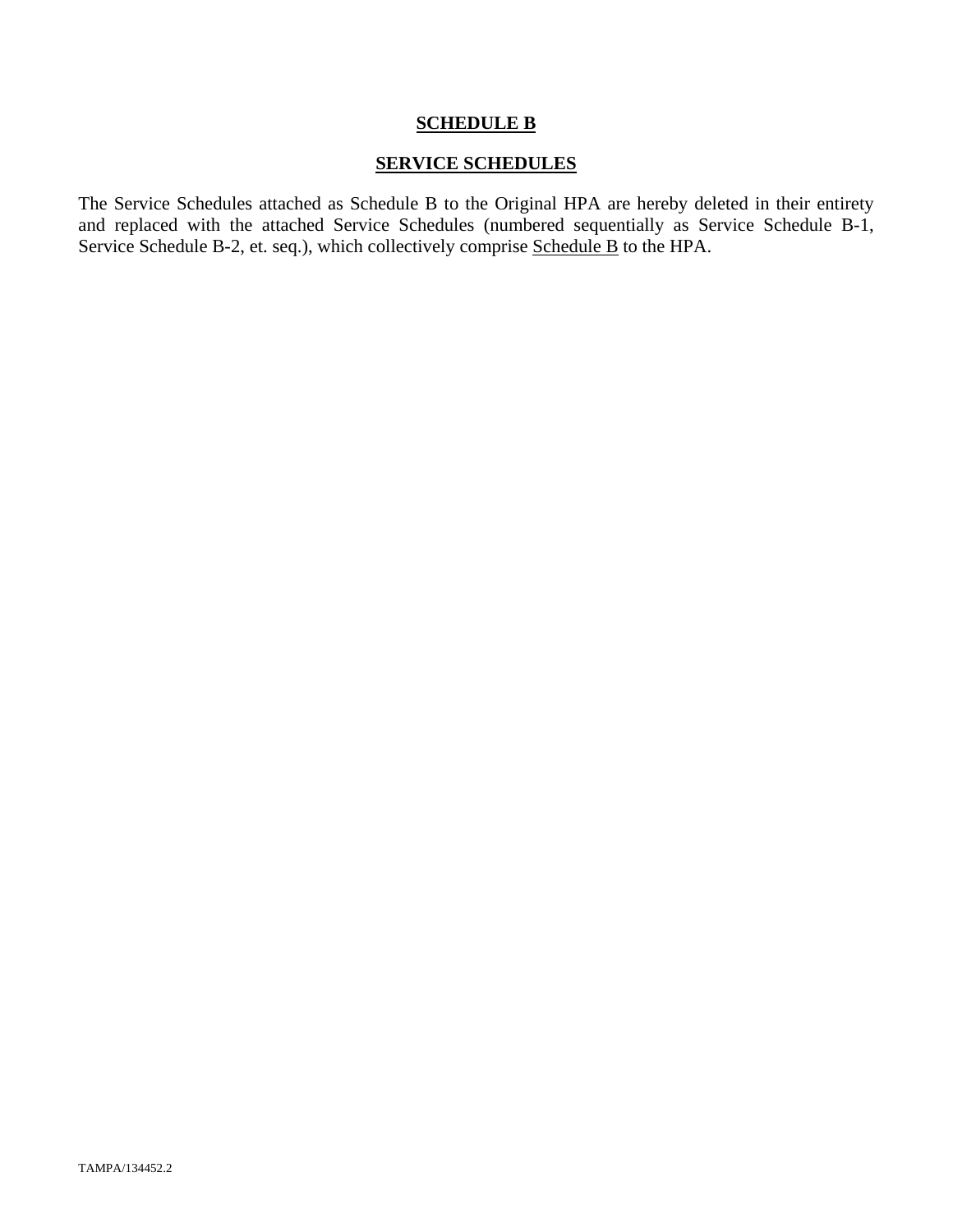# SERVICE SCHEDULE B-1

# **Illinois Housing Development Authority**

# **Hardest Hit Fund Homeowner Emergency Loan Program (HHF HELP)**

# **Summary Guidelines**

| 1. | <b>Program Overview</b>    | Illinois' Homeowner Emergency Loan Program (HELP) will<br>assist unemployed or substantially underemployed homeowners<br>by paying their mortgage for up to 18 months while they search<br>for gainful reemployment and/or participate in job training.<br>IHDA will make full mortgage payments to the servicer on<br>behalf of the borrower while the household remains eligible for<br>assistance. While full mortgage payments are made on their<br>behalf, the borrower must contribute partial mortgage payments<br>to IHDA on a monthly basis totaling 31% of current household<br>income. A rolling 30-day average of all household wages,<br>compensation, and/or public benefits over the previous 2 months<br>is considered the current income amount. Timely partial<br>payments to IHDA are required for continued program<br>assistance. |
|----|----------------------------|--------------------------------------------------------------------------------------------------------------------------------------------------------------------------------------------------------------------------------------------------------------------------------------------------------------------------------------------------------------------------------------------------------------------------------------------------------------------------------------------------------------------------------------------------------------------------------------------------------------------------------------------------------------------------------------------------------------------------------------------------------------------------------------------------------------------------------------------------------|
|    |                            | After 18 months of full mortgage payments, borrowers will<br>resume making their mortgage payments independently. If<br>borrowers regain employment and earn sufficient income to<br>adequately afford their mortgage during the 18 months, one final<br>month of full mortgage payment will be made by IHDA and the<br>borrower will be exited from the program. If the household<br>maximum assistance level available is reached, IHDA will end<br>assistance.                                                                                                                                                                                                                                                                                                                                                                                      |
|    |                            | Borrowers will be referred to the program through the HHF<br>HELP website and/or call center, a housing counselor, or other<br>entities. All client intakes of borrowers will be performed by<br>housing counselors or other experienced personnel selected by<br>IHDA. Counselors will provide a full application package to<br>IHDA for underwriting, processing, and final approval.                                                                                                                                                                                                                                                                                                                                                                                                                                                                |
| 2. | <b>Program Goal</b>        | The goal of the Program is to assist unemployed or substantially<br>underemployed homeowners with interim mortgage payment<br>assistance that will allow them to pursue sustainable income and<br>homeownership through new employment or job training efforts<br>without the immediate threat of default or foreclosure.                                                                                                                                                                                                                                                                                                                                                                                                                                                                                                                              |
| 3. | <b>Target Population /</b> | The Program aims to serve all areas of the State and all<br>employment sectors as the foreclosure crisis and unemployment                                                                                                                                                                                                                                                                                                                                                                                                                                                                                                                                                                                                                                                                                                                              |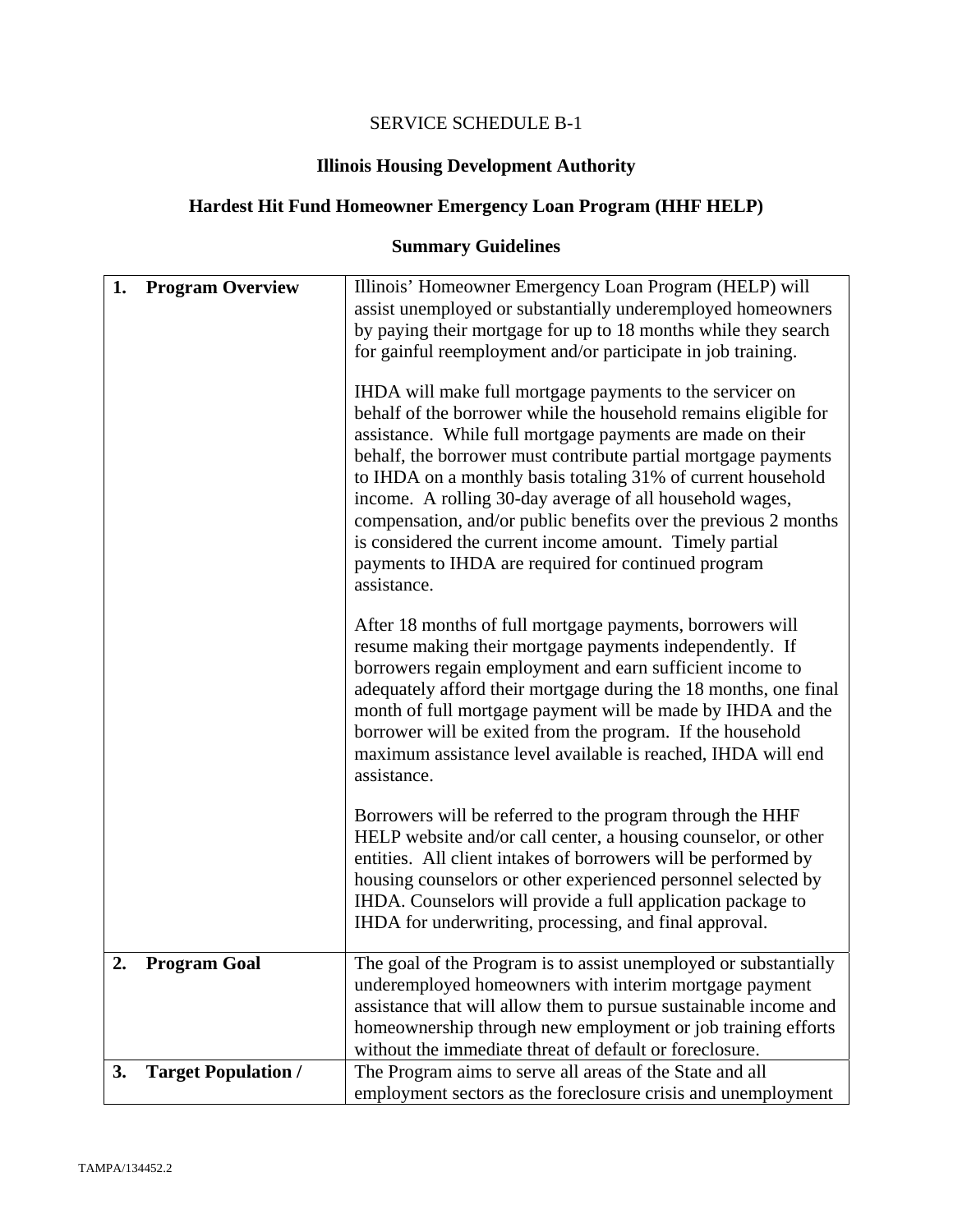|    | <b>Areas</b>                                                                          | crisis in Illinois is diverse. Funds will only be available to<br>households at or below the moderate income level for the State<br>(120% of area median, as defined by HUD).<br>The maximum levels of assistance will be higher in the hardest<br>hit Illinois counties. A "hardest hit county" exceeds the state<br>average in any of the following areas: foreclosure rate, 90-day<br>default rate, unemployment rate, or home price reduction. The<br>maximum assistance level per household in a "hardest hit<br>county" is \$25,000.                                                                                                                                                                                                                                                                                                                                           |
|----|---------------------------------------------------------------------------------------|--------------------------------------------------------------------------------------------------------------------------------------------------------------------------------------------------------------------------------------------------------------------------------------------------------------------------------------------------------------------------------------------------------------------------------------------------------------------------------------------------------------------------------------------------------------------------------------------------------------------------------------------------------------------------------------------------------------------------------------------------------------------------------------------------------------------------------------------------------------------------------------|
| 4. | <b>Program Allocation</b><br>(Excluding<br><b>Administrative</b><br><b>Expenses</b> ) | \$418,831,597.00                                                                                                                                                                                                                                                                                                                                                                                                                                                                                                                                                                                                                                                                                                                                                                                                                                                                     |
| 5. | <b>Borrower Eligibility</b><br><b>Criteria</b>                                        | Homeowners must meet the following Program criteria:<br>Present income at or below 120% of area median;<br>Currently unemployed or substantially underemployed<br>$\bullet$<br>showing a minimum of 25% reduction in income;<br>Proof that the loss of income was involuntary (hardship<br>affidavit required);<br>Fee simple title ownership on a property not exceeding<br>four units;<br>Evidence of timely mortgage payments prior to income<br>reduction;<br>Mortgage delinquency not to exceed 6 months;<br>Present home mortgage payments (including escrow<br>amounts, if any) above 31% of monthly income;<br>Maximum of 3 months housing payments in available<br>liquid assets (excluding retirement);<br>Homeowner must make timely partial<br>mortgage<br>payments; and<br>Homeowner must actively pursue reemployment or job<br>training during the assistance period. |
| 6. | <b>Property / Loan</b><br><b>Eligibility Criteria</b>                                 | Properties must be owner-occupied and the household must not<br>have an active mortgage on any other residential property.<br>Eligible property can include single-family homes, detached or<br>attached houses, town homes, condos, mobile homes on<br>permanent foundations recorded as real property, and owner-<br>occupied two, three, and four flats.<br>Loan criteria includes:                                                                                                                                                                                                                                                                                                                                                                                                                                                                                               |
|    |                                                                                       | Homeowners can have a maximum present mortgage<br>amount of \$500,000                                                                                                                                                                                                                                                                                                                                                                                                                                                                                                                                                                                                                                                                                                                                                                                                                |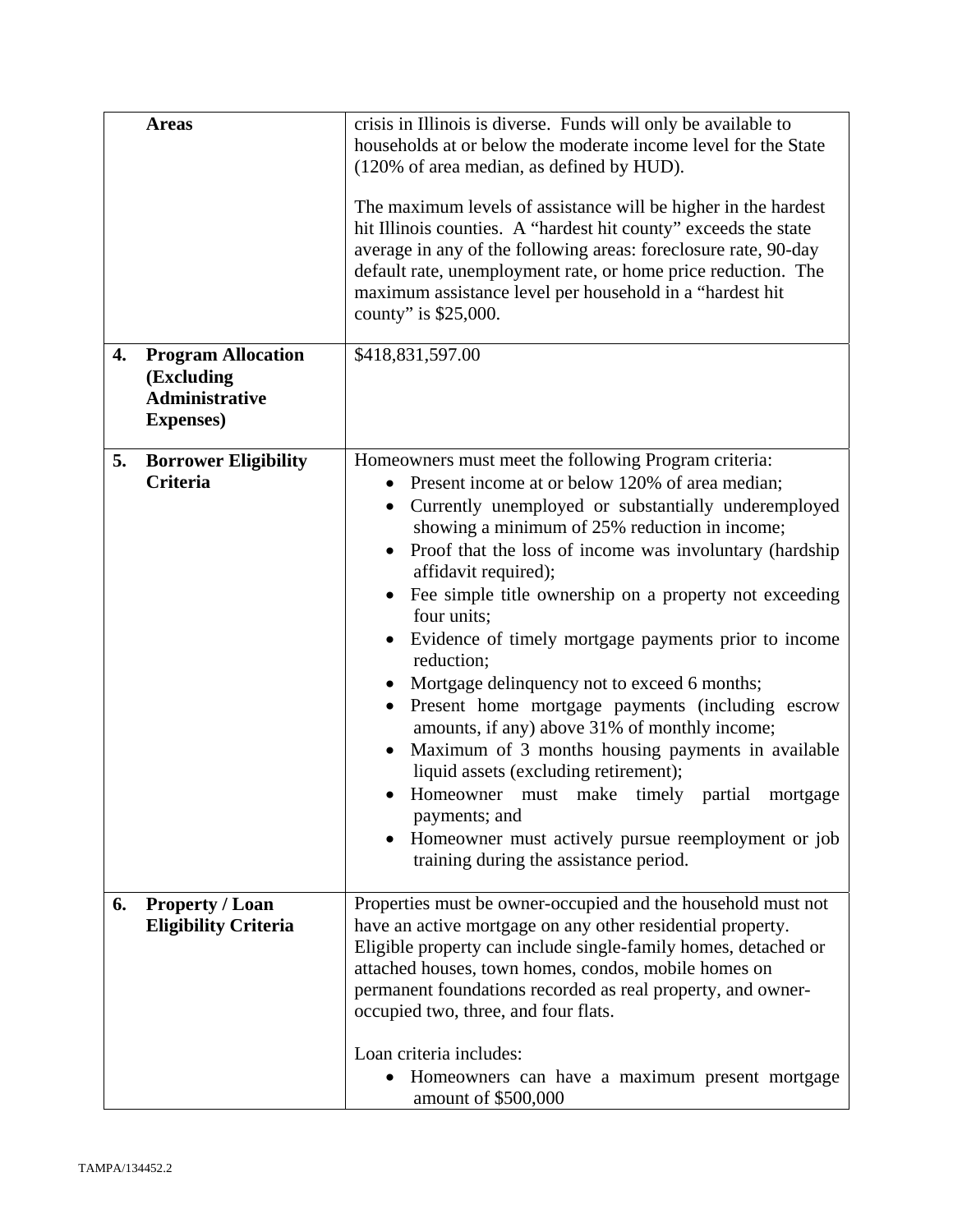|    |                                                               | Homeowners must carry a fixed rate mortgage or an<br>adjustable rate mortgage with a rate fixed during the<br>program assistance term                                                                                                                                                                                                                                                                                                                                                                                                                                                                                                                                                              |
|----|---------------------------------------------------------------|----------------------------------------------------------------------------------------------------------------------------------------------------------------------------------------------------------------------------------------------------------------------------------------------------------------------------------------------------------------------------------------------------------------------------------------------------------------------------------------------------------------------------------------------------------------------------------------------------------------------------------------------------------------------------------------------------|
| 7. | <b>Program Exclusions</b>                                     | Homeowners with present mortgage payments (including<br>escrow amounts, if any) payments less than 31% of current<br>household income are ineligible. Homeowners with interest-<br>only or negative amortization mortgages are ineligible.<br>N <sub>0</sub><br>assistance will be provided for second mortgages of any kind.<br>Any applicant unable to substantiate past and current income or<br>failing to provide required program documentation as requested<br>is not eligible.                                                                                                                                                                                                             |
| 8. | <b>Structure of Assistance</b>                                | Assistance will be in the form of a non-recourse, non-<br>amortizing, zero-percent interest, ten-year loan secured by the<br>property. The loan will be recorded as a subordinate lien and<br>will only be repaid if net equity proceeds exist in the event of<br>sale or refinance. Following the first five years, the loan will be<br>forgiven on a monthly basis for the remaining five-year term.<br>Any loan repayments will be funneled back into the program<br>and used to provide additional assistance to eligible<br>homeowners until the conclusion of the program on December<br>31, 2017. After December 31, 2017, any remaining or returned<br>funds will be returned to Treasury. |
| 9. | <b>Per Household</b><br><b>Assistance</b>                     | The maximum amount of assistance per homeowner is \$25,000<br>in Illinois' hardest hit counties as defined in Section 3 above.<br>The maximum assistance level in all other counties is \$20,000.                                                                                                                                                                                                                                                                                                                                                                                                                                                                                                  |
|    | 10. Duration of Assistance                                    | Homeowners can receive assistance for a maximum of 18<br>months. Upon expending the maximum amount per household,<br>assistance will terminate. If the homeowner is gainfully re-<br>employed during the program, the following month's mortgage<br>payment will conclude the assistance term for the homeowner.<br>Gainfully re-employed will be defined as earning 75% or more<br>of income prior to unemployment or substantial<br>underemployment. Failure to make the partial monthly<br>mortgage payment or any violation of program terms will<br>terminate the homeowner's assistance.                                                                                                     |
|    | 11. Estimated Number of<br>Participating<br><b>Households</b> | IHDA anticipates that 7,500 to 10,000 households will be<br>assisted through the HHF HELP Program.                                                                                                                                                                                                                                                                                                                                                                                                                                                                                                                                                                                                 |
|    | 12. Program Inception /<br><b>Duration</b>                    | It is estimated that the Pilot/Readiness Test Program will begin<br>approximately 120 -150 days after approval by Treasury.<br>The Statewide Program launch will begin approximately $90 -$<br>120 days post-Pilot/Readiness Test Program launch.                                                                                                                                                                                                                                                                                                                                                                                                                                                  |